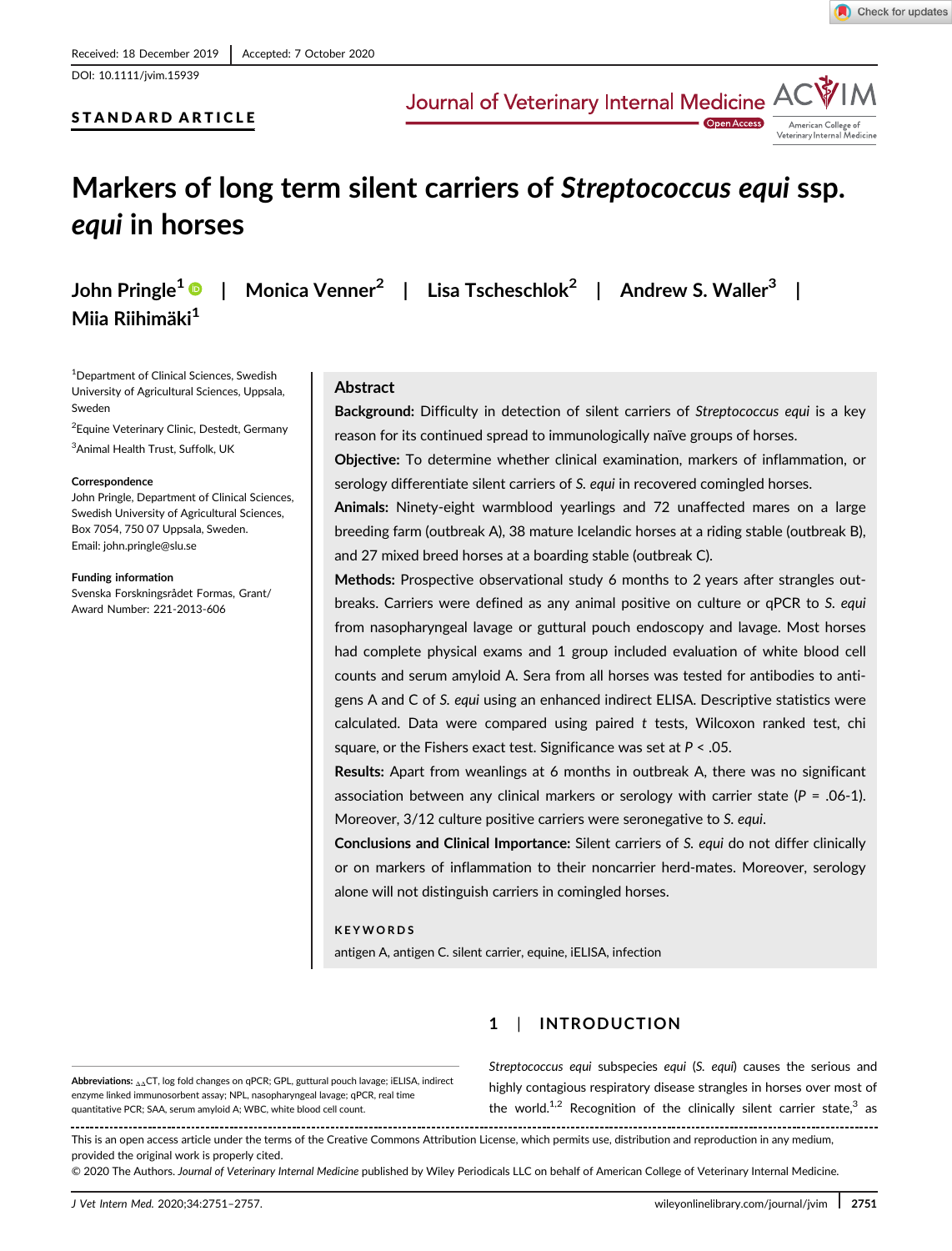predicted at the turn of the last century, $4$  pointed to key reasons for persistence of this disease in the horse population, and spread to immunologically naïve groups of horses.

Differentiation of these silent long-term carriers from noncarrier herd-mates after an outbreak is essential for targeted management. Both directed treatment of carriers and biosecurity measures minimize the risk such animals pose in triggering strangles outbreaks in new groups of horses. Guidelines for detection of S. equi in carriers, either by culture or detection of bacterial DNA by qPCR, have been described $2$ consisting of either nasopharyngeal washes and/ or guttural pouch endoscopy and lavage.<sup>5</sup> Ideally, in unvaccinated populations incorporation of the recently developed combined iELISA to identify animals that have been exposed to S. equi, followed with targeted testing by qPCR for those animals which may still harbor S. equi is advised to optimize within herd biosecurity measures.<sup>2</sup> However, for many countries such early intervention is not applied widely, with uniform diagnostic testing lacking in most strangles outbreaks.<sup>6</sup> Moreover, apart from earlier preliminary studies involving an iELISA that targeted the SeM allele  $1<sup>7</sup>$  the clinical and serological phenotype using the more recently developed enhanced iELISA for detection of silent carriers of strangles in comparison to noncarrier herd-mates remains to be investigated. It would thus be of value to determine whether, after more than several months of unassisted recovery from a strangles outbreak, silent carriers of S. equi can be readily differentiated from comingled noncarrier stable mates, based on clinical examination, guttural pouch endoscopy, blood sample analysis for markers of inflammation or serology.

We examined the occurrence of long-term carriers of S. equi prospectively in 3 strangles outbreaks with differing management regimens; a large breeding farm with recurrent outbreaks of strangles, a closed riding stable with mature horses only, and a boarding stable for convalescent horses of varying breeds and ages. The aims were to determine whether horses identified as persistent carriers of S. equi following natural recovery from a strangles outbreak differed from noncarrier comingled herd-mates, based on clinical or selected laboratory analyses.

# 2 | MATERIALS AND METHODS

Animals studied included 98 yearling warmbloods fillies and colts and a convenience selected cohort of 72 resident brood mares from the larger brood mare herd (outbreak A weanling group, outbreak A brood mares), 38 mature Icelandic mares and geldings (outbreak B), and 27 horses of mixed breeds, ages and sex (outbreak C).

## 2.1 | Outbreak history and management

Outbreak A occurred on a large warmblood breeding farm with a history of periodic strangles outbreaks over the previous decade. In the autumn of 2014, strangles occurred in the foals shortly after weaning.<sup>8</sup> Isolation of clinically affected animals was not instituted and the outbreak was allowed to resolve over time with only supportive care. None of the foals (outbreak A, weanlings) were treated with

antibiotics during clinical strangles and no resident brood mares

(outbreak A, broodmares) were affected. Outbreak B occurred following the introduction of S. equi by 1 resident horse that had returned from a convalescence stable. As morbidity rapidly reached 100%, initial attempts to isolate affected horses were abandoned, apart from sex based pasturing and closing the farm to new introductions. Twelve horses were administered penicillin during clinical strangles. Outbreak C involved strangles introduced to a convalescent stable by a new arrival. Isolation of clinically affect animals was applied and the farm closed to new arrivals. Most horses with clinical signs of strangles were treated with antibiotics and the duration of the clinical signs for the most severely affected animals was 5 months.

#### 2.2 | Timing of carrier state examination

As shown in Figure 1, in outbreak A 97/98 yearlings were examined 6 months after the index case and a subgroup of 17, including 15 carriers, re-examined after a further 8 months. Additionally, 72 of the much larger population of clinically normal, but potentially exposed resident brood mares were sampled as a control subset during routine scheduled reproductive examinations approximately 24 months after the outbreak. In outbreak B, all 38 of the horses remaining on the premise were assessed for the carrier state 10 months after the index case. For outbreak C, 7/ 27 horses were examined for the carrier state 9 months after the index case.

#### 2.3 | Diagnostic procedures

Apart from the mares from the farm of outbreak A, all horses underwent complete clinical examinations with a uniform clinical scoring<sup>8</sup> that focused on the detection of any residual abnormalities as possible consequences of strangles and included the presence of fever, defined as a rectal temperature  $>38.2^{\circ}$ C, nasal discharge, lymph node swelling, or abscessation, including local scarring. Those assigning clinical variables included in the final clinical score were unaware of carrier status. Additionally, all weanlings in outbreak A, all horses in outbreak B, and 7 of 27 horses in outbreak C also underwent guttural pouch endoscopy at the time of assessment for carrier status. Visual appearance of the guttural pouches was graded by experienced endoscopists blinded to carrier status.<sup>5</sup> Scoring was based on summation of grades from both guttural pouches, with 0 for no abnormalities, 1 if there was any trace of cloudy mucous in either guttural pouch, and 2 for presence of moderate to marked purulence, chondroid formation or visible remnants of scarring in the ventral aspect of the guttural pouch, providing a theoretical maximal grade of 6 (Table 1).

### 2.3.1 | Detection of S. equi

For determination of the carrier state all horses had nasopharyngeal lavage (NPL) as per Lindahl et al, $<sup>9</sup>$  after which, with the exception of</sup>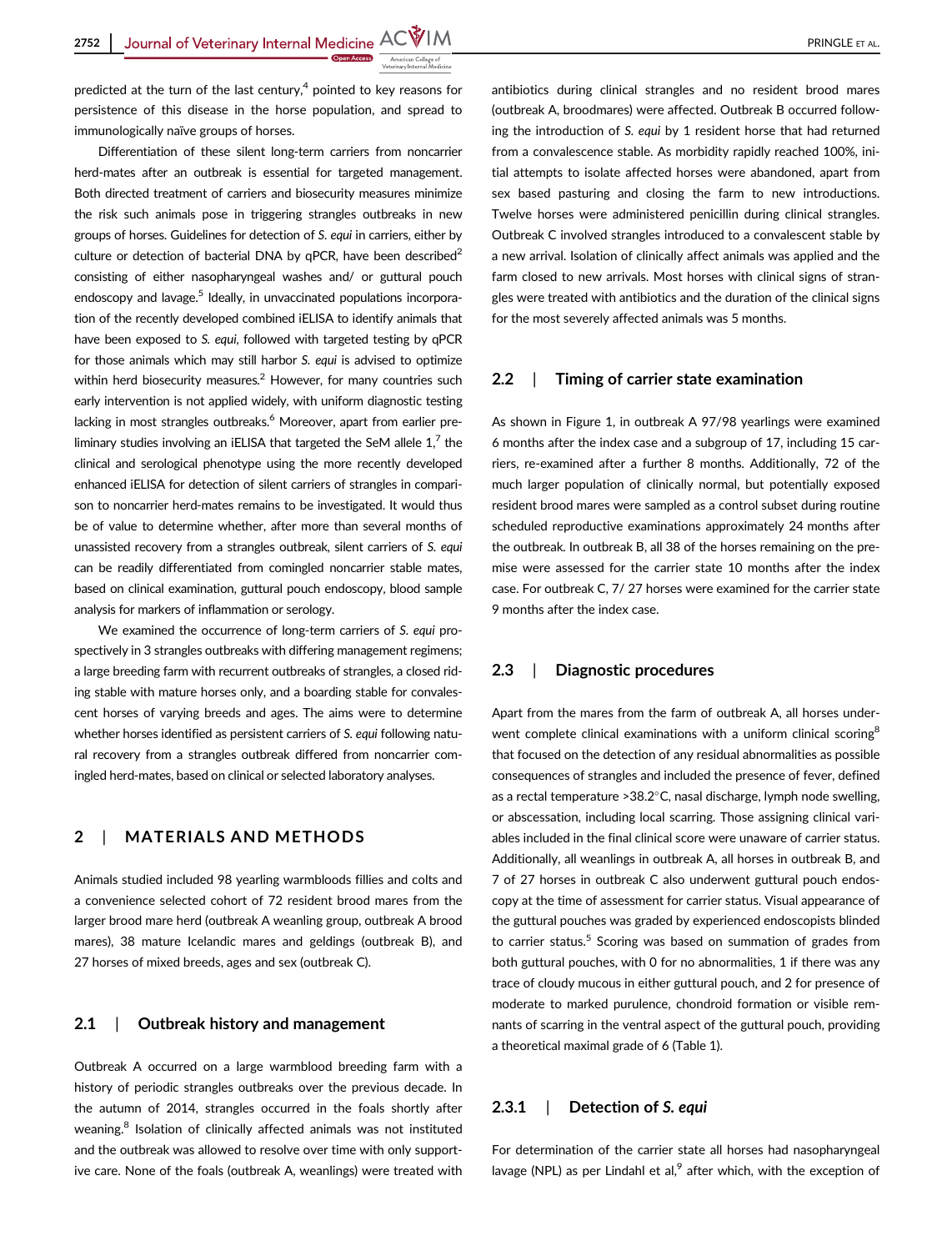

FIGURE 1 Sampling and time line for carrier detection in strangles outbreaks A, B and C, as well as control group for outbreak A, T = time in months after outbreak. \*Guttural pouch endoscopy and sampling missing for one animal

|  | <b>TABLE 1</b> Scoring scheme for clinical signs after strangles including guttural pouch endoscopy |  |  |  |  |  |
|--|-----------------------------------------------------------------------------------------------------|--|--|--|--|--|
|--|-----------------------------------------------------------------------------------------------------|--|--|--|--|--|

| <b>Clinical exam</b>     | <b>Finding</b>                            |             | Score          |  |  |
|--------------------------|-------------------------------------------|-------------|----------------|--|--|
| Rectal temperature       | ≤38.2 $°C$                                |             |                |  |  |
|                          | $>38.2^{\circ}$ C                         |             |                |  |  |
| Nasal discharge          | None                                      |             | 0              |  |  |
|                          | Serous                                    |             |                |  |  |
|                          | Seromucoid                                |             | $\overline{2}$ |  |  |
|                          | Mucopurulent                              |             | 3              |  |  |
|                          | Purulent                                  |             |                |  |  |
| Lymph node swelling      | None                                      |             |                |  |  |
|                          | Mild                                      |             |                |  |  |
|                          | Moderate                                  |             |                |  |  |
|                          | Severe                                    |             |                |  |  |
|                          | Abscessation/rupture                      |             |                |  |  |
| Maximum score            |                                           |             | 9              |  |  |
| Guttural pouch endoscopy | No visible abnormalities                  | Right pouch | $\Omega$       |  |  |
|                          |                                           | Left pouch  | $\Omega$       |  |  |
|                          | Visible mucous accumulation               | Right pouch | $\mathbf{1}$   |  |  |
|                          |                                           | Left pouch  | $\mathbf{1}$   |  |  |
|                          | Empyema, chondroids, or mucosal defect in | Right pouch | $\overline{2}$ |  |  |
|                          | retropharyngeal lymph node region         | Left pouch  | 2              |  |  |
|                          | Maximum score                             |             | 6              |  |  |

mares in outbreak A, endoscopically guided guttural pouch lavages (GPL) were performed on each guttural pouch. The guttural pouch lavages were pooled and all collected fluids centrifuged for further laboratory analysis on the subsequent working day. All lavage samples were analyzed by culture and  $qPCR^{10}$  for the presence of S. equi. For outbreak C, however, only qPCR positives with  $_{\Delta\Delta}$ CT  $\leq$  32 were processed further for culture. Carriers were defined as any horse sampled by NPL and GPL positive to S. equi on at least 1 sample, either by culture or qPCR. For more information on results of diagnostic testing see Supporting Information Table 1.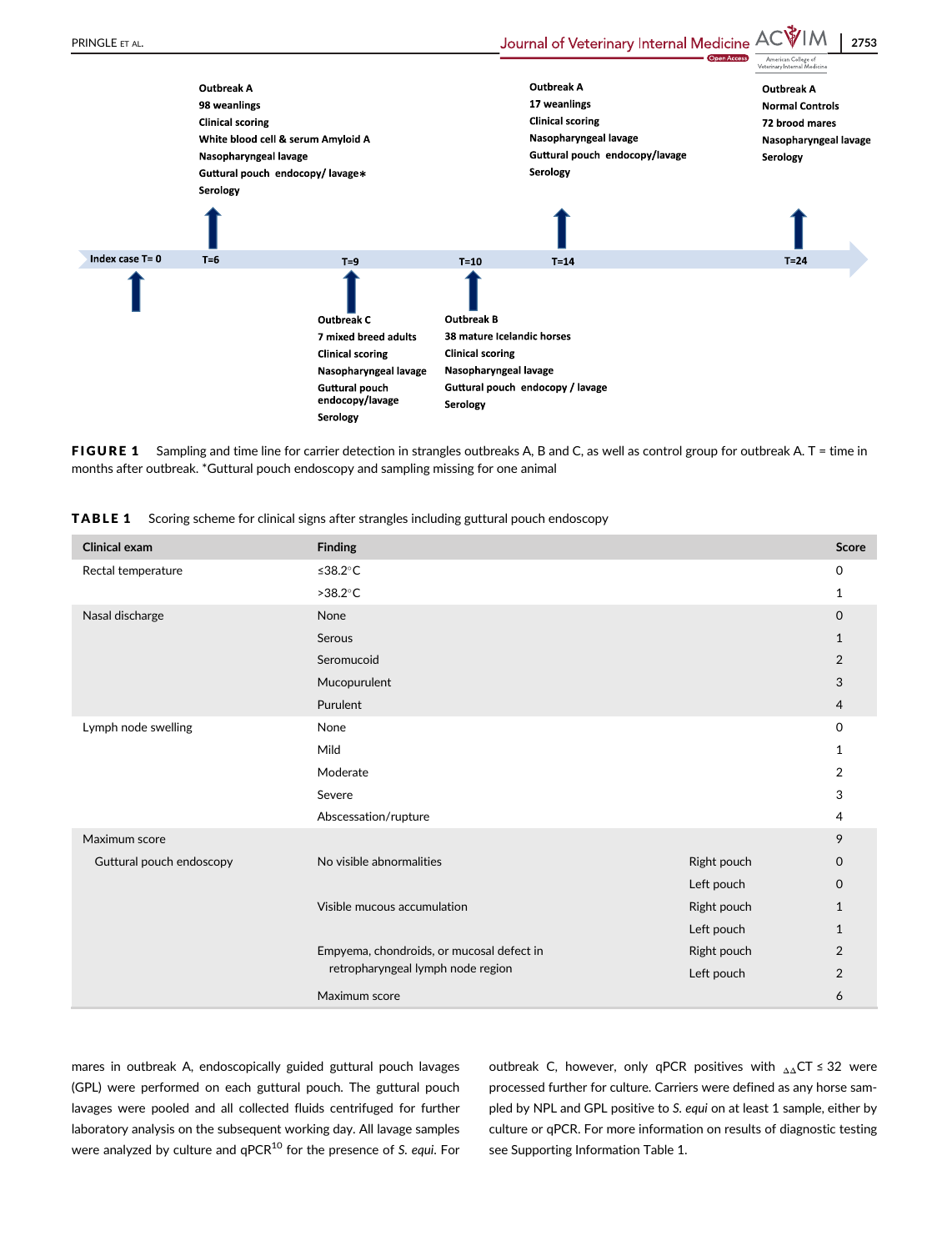#### 2.3.2 | Other laboratory analysis

Whole blood was collected in potassium EDTA tubes from all foals in outbreak A and processed the same day for white blood cell counts using an automated analyzer (Sysmex KX-21 N, Sysmex Deutschland GmbH, Norderstedt, Germany).

Serum samples were also obtained from all animals at the time of testing for carriers and stored at −20°C for subsequent analysis. All samples from the foals in outbreak A at 6 months after the index case were also analyzed for levels of serum amyloid A (SAA; immunoturbidity. Eiken Chemicals Co, Ltd, Tokyo, Japan, on automated Architect c4000 Abbott Laboratories, Abbott Park, Illinois). Finally, serum samples from all horses in outbreak A, including the mares, outbreak B, and outbreak C were analyzed for antibodies to S. equi using an optimized  $iELISA<sup>11</sup>$  that targets both antigen A (SEQ\_2190) and antigen C (SeM) of S. equi. Based on those workers preselected cutoff values results with optical density at 450 nm (OD<sub>450nm</sub>) ≥0.5 were deemed positive, ≥0.3 to <0.5 suspicious, and <0.3 seronegative.

### 2.4 | Statistical methods

Descriptive statistics and, for outbreak A numerical data in outbreak A were tested for normality then compared by paired t test or for nonparametric data Wilcoxon ranked test.

For clinical and endoscope scoring grades contingency tables with chi square analysis was performed. The 2-tailed Fishers exact test was used to compare carrier status to ELISA positivity to antigen A and /or antigen C. Significance was set at  $P < .05$ . Sensitivity, specificity, and likelihood ratios were calculated for carriers in relation to serology to S. equi. Finally, datasets from all 3 outbreaks were combined and logistic regression analysis performed for overall association of carrier status to clinical and serologic findings.

## 2.5 | Ethical permission

This study was component of a research project on pathobiology of strangles, which was approved by the authorizing ethical committee (Uppsala Animal Ethical Committee, Diary NR C 36/14).

#### 3 | RESULTS

In outbreak A 15/97 were carriers at 6 months after index case, of which 3 were culture and PCR positive and 12 solely PCR positive (see Supporting Information). By 14 months after the index case examination 12/17 were carriers, of which 3 were culture positive and 9 solely PCR positive. At the 6 month evaluation the endoscopy score was significantly higher in the carriers (chi square 11.3,  $P = .003$ ). Moreover, while there were no differences in clinical score, WBC numbers or SAA ( $P = .50-.61$ ). Seropositivity to S. equi at 6 months was significantly associated with carriers ( $P = .05$ ). At 14 months after the index case there were no significant differences found between carriers and noncarriers for any of the indices or seropositivity  $(P = .11-1)$  (Table 2). Culture positive carriers compared to noncarriers at 6 and 14 months after the index case did not differ in any of the indices, including seropositivity (data not shown). Regarding the control subset of resident mares, 3 of 72 (4%) were positive on nasopharyngeal lavage by qPCR; 1 of which was also culture positive. However, while 26 of the 72 mares (36%) were seropositive to antigen A or C, none of the carriers were seropositive, with 2/3 classified serologically as high

TABLE 2 Strangles outbreak A in recently weaned warmblood horses with 53% morbidity

| 6 months after<br>index ( $n = 97$ )  | Noncarrier<br>$(n = 82)$               | <b>Carriers</b><br>$(n = 15)$       |
|---------------------------------------|----------------------------------------|-------------------------------------|
| Clinical score                        | Median $2^a$<br>$(1-4)$                | Median $2^a$<br>$(1-3)$             |
| Endoscopy score                       | Median 0 <sup>b A</sup><br>$(0-3)$     | Median 1 <sup>b</sup><br>$(0-3)$    |
| SAA                                   | Median $0^{\circ}$<br>(CI-4.3 to 47.4) | Median $0c$<br>$(Cl -0.1$ to $0.5)$ |
| <b>WBC</b>                            | 10.8 <sup>d</sup><br>$(Cl 10.3-11.3)$  | $11.5^d$<br>$(CI 9.6-13.4)$         |
| Ag A positive                         | $42^e$ B                               | $12^e$                              |
| A suspicious                          | 19 <sup>B</sup>                        | $\mathbf{1}$                        |
| Ag C positive                         | 4 <sup>f B</sup>                       | $2^f$                               |
| C suspicious                          | $2^B$                                  | 3                                   |
| Ag A or C positive                    | $42^{\rm g}$ <sup>B</sup>              | 12 <sup>g</sup>                     |
| A&C seronegative                      | 17 <sup>h B</sup>                      | 2 <sup>h</sup>                      |
| 14 months after<br>index ( $n = 17$ ) | <b>Noncarrier</b><br>$(n = 5)$         | All<br>carriers ( $n = 12$ )        |
| Clinical score                        | Median O <sup>i</sup><br>$(0-0)$       | Median O <sup>i</sup><br>$(0-2)$    |
| Endoscopy score                       | Median $0^j$<br>$(0-1)$                | Median O <sup>j</sup><br>$(0-2)$    |
| AgA positive                          | 0 <sup>k</sup>                         | $4^k$                               |
| A suspicious                          | $\mathbf{1}$                           | $\Omega$                            |
| Ag C pos                              | O <sup>1</sup>                         | O <sup>1</sup>                      |
| C suspicious                          | $\Omega$                               | $\overline{0}$                      |
| Ag A or C positive                    | 0 <sup>m</sup>                         | 4 <sup>m</sup>                      |
| A&C seronegative                      | 4 <sup>n</sup>                         | 8 <sup>n</sup>                      |

Note: Ninety-seven animals sampled at 6 months after the index case, after which the 15 carriers detected at 6 months as well as 2 noncarriers with guttural pouch abnormalities were resampled 14 months after the index case. Figures in brackets indicate range of scores or 95% confidence intervals (CI).

Abbreviations: SAA, serum amyloid A (mg/L); WBC, white blood cell count  $(x10<sup>3</sup>/μL)$ .

AMissing 1 score.

<sup>B</sup>Missing 3 analyses.

<sup>a</sup>Chi square 2.2, P = .53; <sup>b</sup>Chi square 11.3, P = .003; <sup>c</sup>P = .61 (Wilcoxon);  ${}^{d}P = .5$  (t test);  ${}^{e}P = .05$ ;  ${}^{f}P = .23$ ;  ${}^{g}P = .52$ ;  ${}^{h}P = .52$  (Fishers exact test);  ${}^{i}P = .2; {}^{j}P = .79$ , (chi square);  ${}^{k}P = .26; {}^{l}P = 1; {}^{m}P = .26; {}^{n}P = 1$  (Fishers exact test).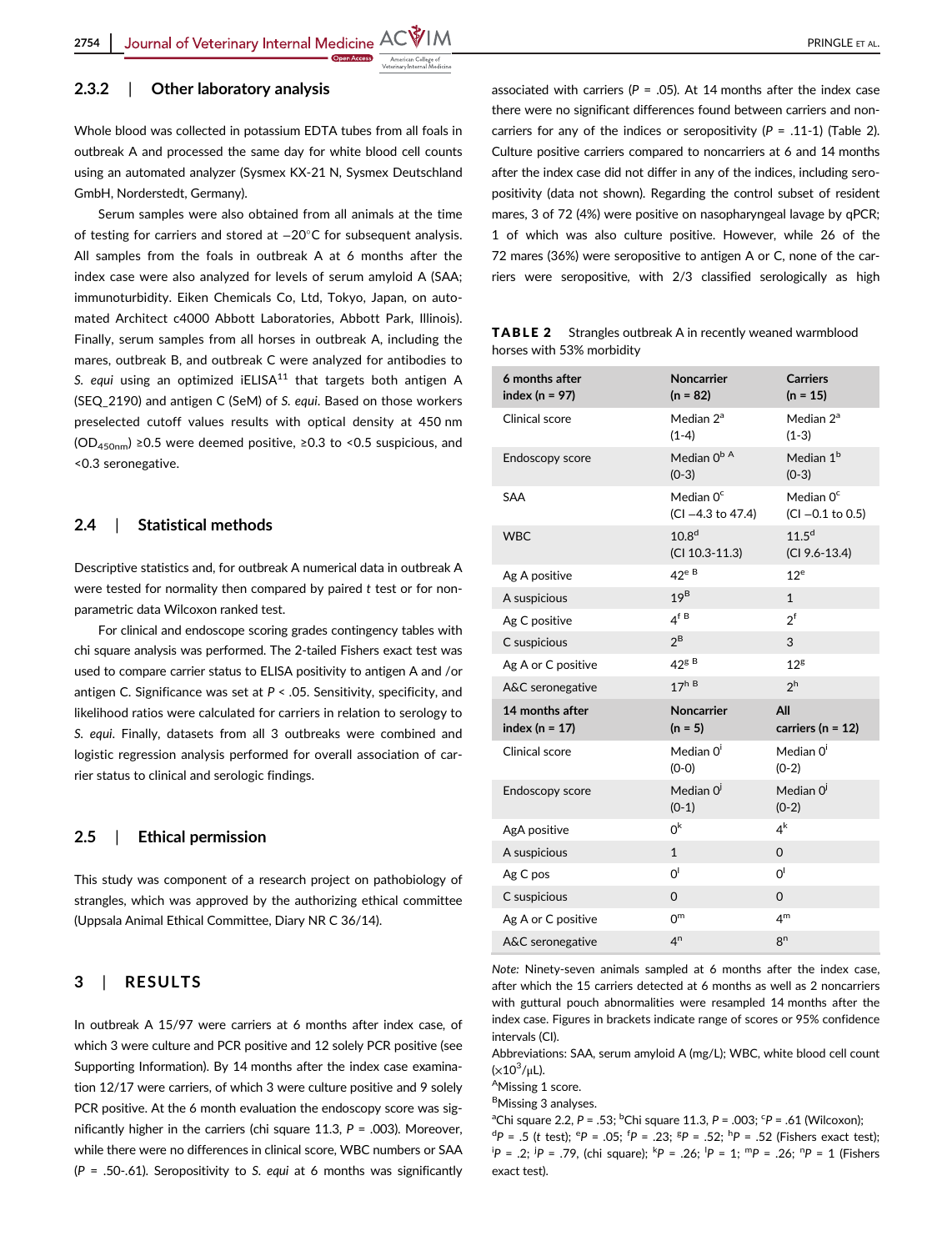PRINGLE ET AL. 2755

negative, and the third, also culture positive, fully seronegative to both antigens A and C (data not shown).

For outbreak B, 14 of 38 horses were identified as persistently infected carriers, of which 5 were culture and PCR positive and 9 solely PCR positive (see Supporting Information Table 3). Clinical score, endoscopy score and seropositivity to antigen A or C were similar for carriers versus noncarriers ( $P = .11$ -1) with the majority of both carriers and noncarriers seropositive (Table 3).

For outbreak C, there were 4 carriers identified out of the 7 horses that were tested, of which none were culture positive. Of the indices assessed between carrier and noncarriers none were significantly different. While proportionately more of the carriers were serologically positive to antigen A on the iELISA this was not significant ( $P = .5$ ), with 1 of 3 (33%) noncarriers and 3 carriers (75%) seropositive to antigen A or C.

When data from all outbreaks were combined for analysis, findings for all carriers versus noncarriers were similar with only endoscopic score being significantly higher in carriers (chi square 22.2,  $P = .01$ ). Moreover, while there were no significant differences for seropositivity to antigen A or C (chi square 1.4,  $P = .49$ , chi square 0.4,  $P = .81$  respectively), significantly higher clinical scores were present in noncarriers (chi square 14.0,  $P = .02$ ).

The sensitivity and specificity values for serology to either antigen A or C in detection of carrier varied between outbreaks and animal groups, with sensitivity ranging from 0 to 86%, specificity 47 to 100%. In turn, likelihood ratios often approached 1, but varied between 0 and infinity (Table 4).

# 4 | DISCUSSION

Given that animals with long-term carriage of S. equi are described with the term "silent carriers" it was not surprising that clinical scoring,

| 10 months after<br>index ( $n = 38$ ) | <b>Noncarrier</b><br>$(n = 24)$  | <b>Carriers</b><br>$(n = 14)$ |
|---------------------------------------|----------------------------------|-------------------------------|
| Clinical score                        | Median $0^a$<br>$(0-1)$          | Median 1ª<br>$(0-1)$          |
| Endoscopy score                       | Median 0 <sup>b</sup><br>$(0-2)$ | Median $0^{\rm b}$<br>$(0-2)$ |
| AgA pos                               | 19 <sup>c</sup>                  | <b>9</b> c                    |
| A suspicious                          | $\Omega$                         | 2                             |
| Ag C pos                              | 13 <sup>d</sup>                  | gd                            |
| C suspicious                          | 5                                | 2                             |
| Ag A or C pos                         | 21 <sup>e</sup>                  | 12 <sup>e</sup>               |
| A&C neg                               | 3 <sup>f</sup>                   | $0^{\text{f}}$                |

TABLE 3 Outbreak B involving 38 mature Icelandic horses with 100% morbidity sampled 10 months after the index case

Note: Ranges in brackets.

Abbreviations: pos, positive; neg, negative.

 ${}^{a}P = .24$ ;  ${}^{b}P = .35$ , (chi square);  ${}^{c}P = .45$ ;  ${}^{d}P = 1$ ;  ${}^{e}P = 1$ ;  ${}^{f}P = .28$  (Fishers exact test).

white blood cell counts, and serum amyloid A did not differ between carrier and noncarriers. However, as earlier reports suggested that carriers frequently are affected with guttural pouch empyema or chondroids, $12$  it was clinically relevant to identify if carriers were associated with clinical signs, or markers of systemic inflammation. While empyema or chondroids were identified in relatively few of the carriers in all 3 outbreaks, clinical scoring and inflammatory markers overlapped with noncarriers. The lack of changes to clinical or laboratory markers of inflammation suggests that the silent carrier state has negligible influence on systemic inflammatory processes. $^{13}$ 

With regards to endoscopic scoring, earlier reports suggest that clear differences should be noted in many carriers.<sup>14</sup> However, higher endoscope scores were only evident in the first sampling of outbreak A after 6 months. Nonetheless, even in this cohort, measureable differences were only detected in those carriers solely PCR positive. Notably, 6 of 14 carriers (3 of which were guttural pouch culture positive) were graded as 0 with no visible guttural pouch changes. Thus, on individual horses an apparently visually normal guttural pouch cannot rule out carriage of S. equi. Timing of guttural pouch inspection may also have been a factor in our findings, as visual differences were only observed in those animals examined in closest proximity to the initial outbreak. Earlier examinations for the carrier state<sup>14</sup> detected a higher proportion of guttural pouch abnormalities, but some may have reflected a normal physiological process of general clearing of guttural pouch secretions following clinical strangles.

Incorporation of serology in the control of strangles outbreaks has shown promise through confirmation of recent exposure to S. equi. In particular, the iELISA utilized here has been shown to have superior sensitivity and specificity over a commercial SeM based iELISA, with the latter yielding more false positives in the presence of seroreactivity to Streptococcus zooepidemicus alone.<sup>11</sup> Despite recent evidence to the contrary, $15$  the iELISA has also been suggested for use to detect animals that have been exposed to S. equi that may remain persistently infected.<sup>2</sup> Accordingly,<sup>11</sup> it has been proposed that horses that have recovered from strangles are also likely to generate positive iELISA test results for several months even if they have eliminated S. equi infection. A key potential advantage of incorporation of serology for carrier detection would be if carriers of S. equi maintain seropositivity longer than noncarriers. However, the outbreaks presented here clearly lacked the management of early animal separation based on serology, and thereby re-exposure within the herds was likely.

The majority of horses in outbreaks A and all in B had seroconverted to S. equi by the time of testing for the carrier state.<sup>5</sup> In contrast, outbreak C isolation of clinically affected animals likely prevented some resident animals from being exposed to S. equi during the outbreak, as evidenced by many remaining seronegative (data not shown). Thus, the proportion of animals generating a positive iELISA to S. equi differed between outbreaks, with proportionally fewer animals overall seropositive in association with stricter isolation routines. However, despite the iELISA discriminating horses that have been exposed to S. equi, some long-term carriers in all 3 outbreaks tested seronegative at the time of carrier testing. While diversification and decay of the genome of S. equi has been suggested to occur in carriers,  $2,16$  whether such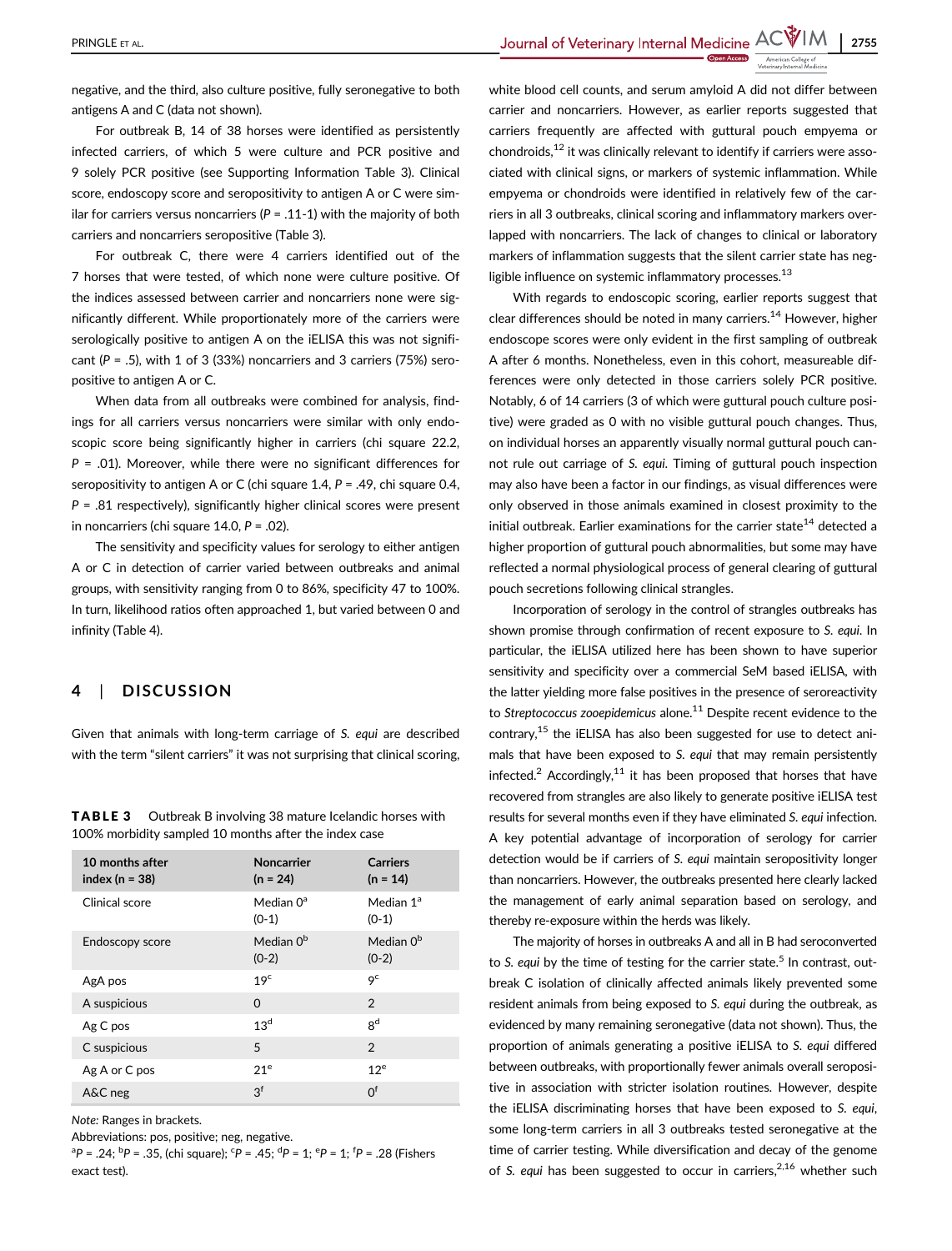TABLE 4 Relationship of carriers of S. equi following strangles in 3 different types of horse management systems, including comingling, to serologic status (positive OD<sub>450nm</sub> ≥ 0.5, suspicious OD<sub>450 nm</sub> ≥ 0.3 to <0.5, negative OD<sub>450 nm</sub> < 0.3) based on % sensitivity, specificity, and resulting likelihood ratio of carrier or not

| <b>Outbreak A</b>     |               | Sensitivity  | <b>Specificity</b> | Likelihood ratio positive | Likelihood ratio negative |
|-----------------------|---------------|--------------|--------------------|---------------------------|---------------------------|
| 6 months after index  | Ag A pos      | 80 (52-96)   | 47(36-59)          | 1.5                       | 0.4                       |
|                       | Ag Cpos       | $13(2-40)$   | 95 (88-99)         | 2.6                       | 0.9                       |
|                       | Ag A or C pos | 79 (49-95)   | 47 (36-58)         | 1.5                       | 0.5                       |
|                       | Seroneg A&C   | 87 (60-98)   | 23 (14-33)         | 1.1                       | 0.6                       |
| 14 months after index | Ag A pos      | $33(10-65)$  | 100 (48-100)       | Infinity                  | 0.7                       |
|                       | Ag C pos      | $0(0-26)$    | 100 (48-100)       | Nil                       | $\mathbf{1}$              |
|                       | Ag A or C pos | $33(10-65)$  | 100 (48-100)       | Infinity                  | 0.7                       |
|                       | Seroneg A&C   | $33(10-65)$  | 80 (28-99)         | 1.7                       | 0.8                       |
| Outbreak B            | Ag A pos      | 64 (35-87)   | $21(7-42)$         | 0.8                       | 1.7                       |
|                       | Ag C pos      | 57 (29-82)   | 49 (26-67)         | 1.1                       | 0.9                       |
|                       | Ag A or C pos | 86 (57-98)   | 13 (3-32)          | 1                         | 1.1                       |
|                       | Seroneg A&C   | 100 (77-100) | $13(3-32)$         | 1.2                       | $\mathsf{O}$              |
| Outbreak C            | Ag A pos      | 75 (19-99)   | 67 (9-99)          | 2.3                       | 0.4                       |
|                       | Ag C pos      | $25(1-81)$   | 100 (29-100)       | Infinity                  | 0.8                       |
|                       | Ag A or C pos | 75 (19-99)   | 67 (9-99)          | 2.3                       | 0.4                       |
|                       | Seroneg A&C   | 75 (19-99)   | $33(1-91)$         | 1.1                       | 0.8                       |

Note: A likelihood ratio of greater than 1 indicates the test result is associated with the disease whereas a likelihood ratio less than 1 indicates that the result is associated with absence of the disease. Tests where the likelihood ratios lie close to 1 have little practical significance. Numbers in brackets are 95% confidence intervals.

Abbreviations: neg, negative; pos, positive.

changes could explain lack of seropositivity in some carriers is yet to be determined.

The minority of carriers were identified as culture positive, which may have limited the power of our analysis. Nonetheless, serology did not readily distinguish between carrier and noncarrier in recovered groups. Moreover, although all 3 culture positive animals in outbreak A were seropositive 6 months after the outbreak, 2 of the 3 horses culture positive at 14 months were seronegative to both antigen A and C. (Supporting Information Table 2).

In addition to identifying animals that are seropositive to S. equi for further testing, animals with iELISA OD  $_{450nm} \geq 0.3$  to <0.5, deemed as "suspicious" should be retested (A. Waller, personal communication). Nonetheless, even with inclusion of those horses serologically "suspicious" there were still carriers that were fully seronegative in 2 of the outbreaks, including 2 of 14 at 6 months, 8/12 at 14 months and 1/3 in the mares in outbreak A, as well as 1/ 4 in outbreak C. Thus, adjustments to the initially determined cutoff levels for the iELISA may be in order when the intent of serology is detection of the silent carriers. While current recommendations for use of serology for carrier detection includes sampling and qPCR, this dual testing is designed to provide the security of capturing all carriers and inclusion of seropositives for further biosecurity measures. However, as no single sample from either nasopharyngeal or guttural pouch lavages effectively detects carrier state,<sup>5</sup> the group defined as noncarriers in such a scheme will likely also include carriers falsely classified as negative. By definition, carriers included horses solely qPCR positive. It remains to

be determined what risk such individuals pose for continued spread of strangles. Recent work has demonstrated persistence of viable bacteria in such individuals, and that such carriers can be the source of transmission of S. equi silently to herd-mates.<sup>16</sup> Indeed, others have indicated such animals may also pose risk of infecting naïve animals.<sup>2</sup>

Differing management systems along with varied biosecurity measures to limit disease spread in these 3 separate strangles outbreaks likely influenced our findings. For example, attempts to isolate and limit disease in outbreak C may have resulted in proportionally fewer seropositives at the herd level, whereas the use of antibiotics in clinical disease (outbreak B and C) could have reduced the longevity of the serological response in some individuals.<sup>17</sup> As such, each strangles outbreak likely differed in the infective challenge and hence immunologic response, as shown in the wide variation in seropositivity. This also was reflected in the range of calculated sensitivities and specificities for serology to correspond to the carrier state with the highest sensitivity and specificity found in outbreak C, being similar at 75 and 67%, respectively. However, apart from selected positive likelihood ratios in outbreaks A and C, most other likelihood ratios were closer to 1 (Table 4). Thus, use of serology was of little practical significance in carrier detection since the posttest probability was little different from the pretest probability.

Of particular concern however was that 2 of the culture positive carriers 14 months after outbreak A, and the culture positive mare associated with outbreak A tested seronegative, suggesting lack of persistence of seropositivity despite carriage of viable S. equi.